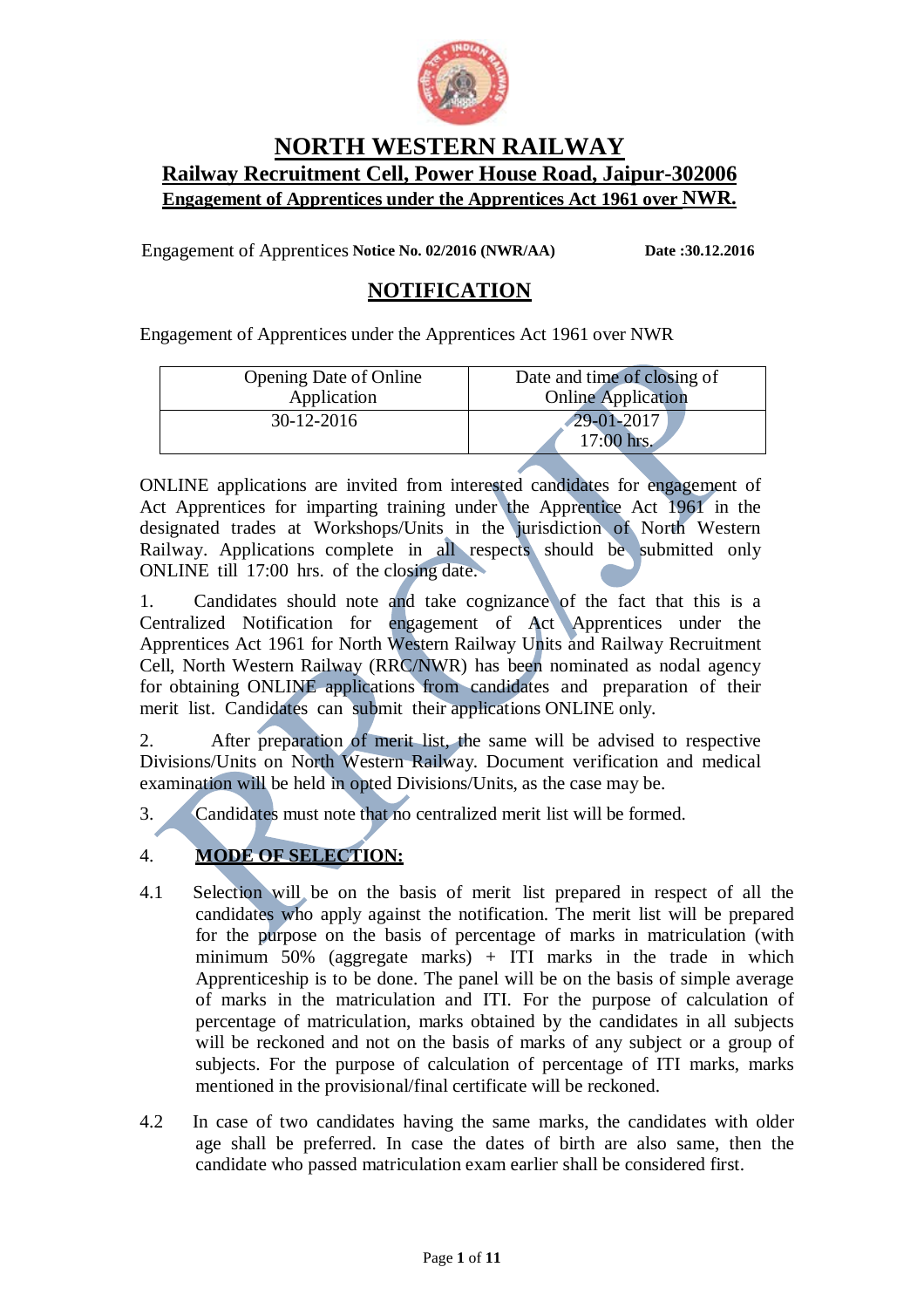- 4.3 A final merit list will be prepared Division/unit wise, trade wise and community wise, equal to the number of slots in the descending order of percentage of marks obtained by the candidate, as stated above.
- 4.4 Candidates finally enlisted would be subject to verification of original testimonials and being found fit in appropriate Medical examination by Railways as applicable for the Workshop and for the other Units.

5. During submission of ONLINE application, a Registration number will be issued to each applicant. Candidates are advised to preserve/note their Registration Number for further stages of recruitment process/correspondence with RRC.

- NOTE-I: To avoid last minute rush, candidates are advised in their own interest to submit ONLINE application much before the closing date, to avoid possible inability/failure to log on to the website of RRC on account of heavy load on the internet or website jam during last days.
- NOTE-II: RRC does not accept any responsibility for the candidates not being able to submit their application within the last day on account of aforesaid reasons or any other reason.

| <b>S.N.</b>       | <b>UNITS</b>                                 |
|-------------------|----------------------------------------------|
| i.                | Divisional Railway Manager's Office, Ajmer   |
| ii.               | Divisional Railway Manager's Office, Bikaner |
| iii.              | Divisional Railway Manager's Office, Jaipur  |
| iv.               | Divisional Railway Manager's Office, Jodhpur |
| V.                | B.T.C. Carriage Ajmer                        |
| $\overline{vi}$ . | B.T.C. LOCO Ajmer                            |
| vii.              | <b>Carriage Works Shop Bikaner</b>           |
| viii.             | <b>Carriage Works Shop Jodhpur</b>           |

6. Candidates have to choose only one Unit. Units are as under :

Note : Please go through the available training slots vis-a-vis your ITI Trade thoroughly and select the Units accordingly. It should not happen that you select a unit where there is no training slot requirement for your ITI Trade. In such a situation your application may eventually become meaningless, as you would not be allowed to make any changes after the final submission. Moreover, you are also not allowed to make subsequently or multiple applications as in such an eventuality your all the applications shall be summarily rejected.

7. Apprentices will be engaged in the following trades:

## i). **Divisional Railway Manager's Office (DRM Office), Ajmer**

| S.No. |              | Break-up of training slot |              |           |           |              |                                         |
|-------|--------------|---------------------------|--------------|-----------|-----------|--------------|-----------------------------------------|
|       | Trades       | UR                        | <b>OBC</b>   | <b>SC</b> | <b>ST</b> | <b>TOTAL</b> |                                         |
|       | Fitter C&W   | 04                        | 02           | 01        | 01        | 08           | ITI pass in trade to be<br>eligible for |
|       | DSL Mech.    |                           | $\mathbf{1}$ | 07        | 03        | 43           | consideration                           |
|       | <b>TOTAL</b> | 25                        | 14           | 08        | 04        | 51           |                                         |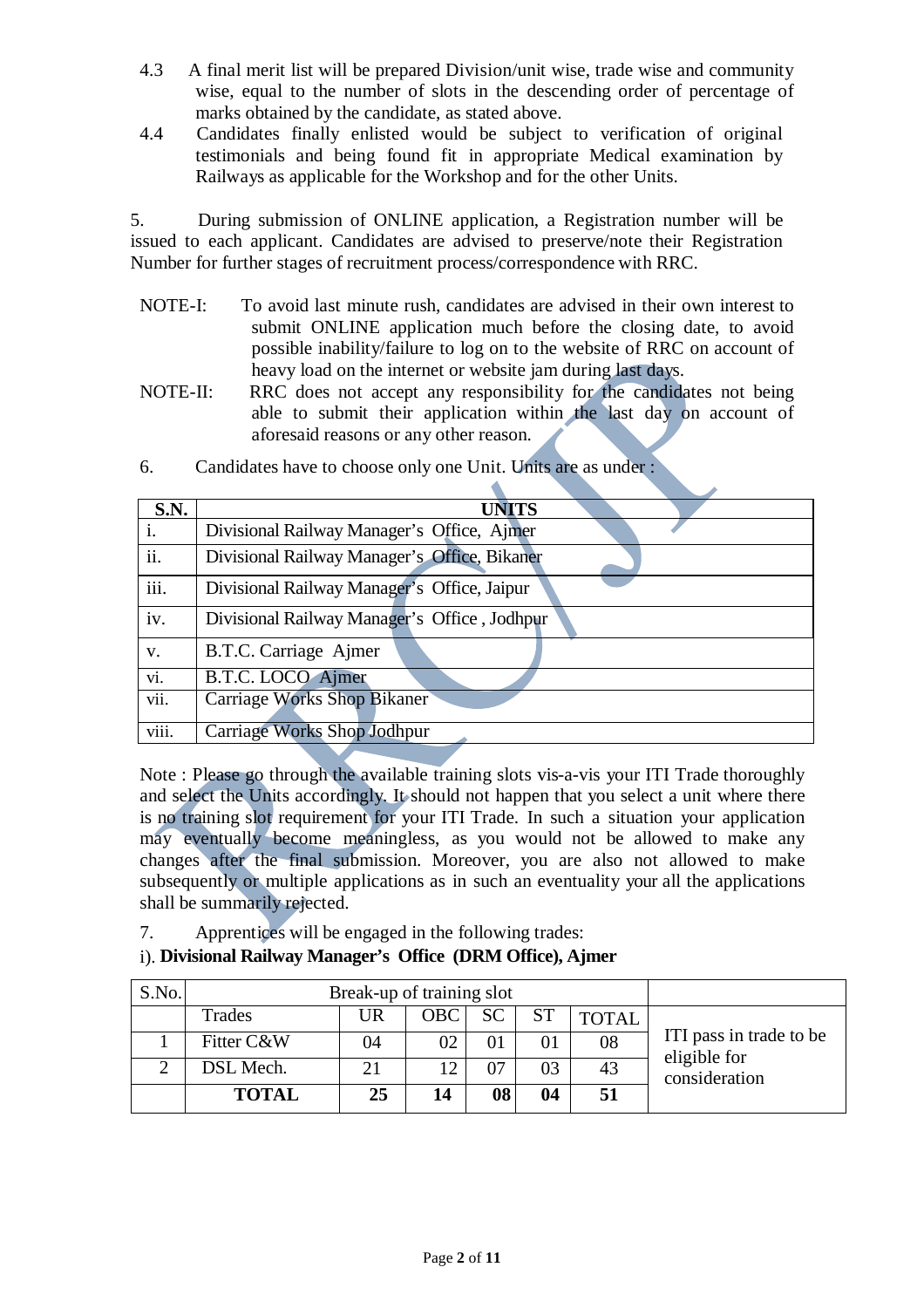## ii). **Divisional Railway Manager's Office (DRM Office), Bikaner**

| S.No. | Break-up of training slot        |    |            |    |           |              |                                         |
|-------|----------------------------------|----|------------|----|-----------|--------------|-----------------------------------------|
|       | Trades                           | UR | <b>OBC</b> | SC | <b>ST</b> | <b>TOTAL</b> |                                         |
|       | Fitter(Mech./C&<br>$\mathrm{W})$ |    | 08         | 05 | 02        | 30           | ITI pass in trade to be<br>eligible for |
| 2     | Fitter (Electrical)              | 13 | 07         | 04 | 02        | 26           | consideration                           |
|       | <b>TOTAL</b>                     | 28 | 15         | 09 | 04        | 56           |                                         |

## iii). **Divisional Railway Manager's Office (DRM Office), Jaipur**

| S.No. | Break-up of training slot |    |     |           |           |              |                               |
|-------|---------------------------|----|-----|-----------|-----------|--------------|-------------------------------|
|       | Trades                    | UR | OBC | <b>SC</b> | <b>ST</b> | <b>TOTAL</b> |                               |
|       | Fitter(Mech./C&W)         | 10 | 04  | 03        | 01        | 18           | ITI pass in trade to be       |
|       | Electric                  | 03 | 01  | 01        | $00\,$    |              | eligible for<br>consideration |
|       | S&T                       | 03 | 01  | 01        | 00        |              |                               |
|       | <b>TOTAL</b>              | 16 | 06  | 05        | 01        | 28           |                               |

## iv). **Divisional Railway Manager's Office (DRM Office), Jodhpur**

| S.No. |              |    | Break-up of training slot |           |           |              |                                  |
|-------|--------------|----|---------------------------|-----------|-----------|--------------|----------------------------------|
|       | Trades       | UR | <b>OBC</b>                | <b>SC</b> | <b>ST</b> | <b>TOTAL</b> | ITI pass in trade to             |
|       | Electrician  | 03 | $00\,$                    | 00        | 00        | 03           | be eligible for<br>consideration |
|       | Mech. DSL    |    | $00\,$                    | 02        |           | 10           |                                  |
|       | <b>TOTAL</b> | 10 | 00                        | 02        | 01        | 13           |                                  |

## **v). B.T.C. Carriage Ajmer**

| S.No. | Break-up of training slot |           |     |           |           |              |                                         |
|-------|---------------------------|-----------|-----|-----------|-----------|--------------|-----------------------------------------|
|       | Trades                    | UR        | OBC | <b>SC</b> | <b>ST</b> | <b>TOTAL</b> |                                         |
|       | <b>Fitter</b>             | 13        | 10  | 08        | 05        | 36           | ITI pass in trade to<br>be eligible for |
|       | Welder                    |           | 03  | 02        | 01        | 10           | consideration                           |
| 3     | Painter                   | 09        | 06  | 05        | 04        | 24           |                                         |
|       | <b>TOTAL</b>              | <b>26</b> | 19  | l5        | 10        | 70           |                                         |

## vi). **B.T.C. LOCO Ajmer**

| S.No. | Break-up of training slot |           |            |           |                |              |                                         |
|-------|---------------------------|-----------|------------|-----------|----------------|--------------|-----------------------------------------|
|       | Trades                    | <b>UR</b> | <b>OBC</b> | <b>SC</b> | <b>ST</b>      | <b>TOTAL</b> |                                         |
|       | Dsl. Mech                 | 04        | 03         | 02        | 01             | 10           | ITI pass in trade to be<br>eligible for |
|       | Fitter                    | 09        | 06         | 04        | 03             | 22           | consideration                           |
|       | Welder                    | 04        | 03         | 02        | 01             | 10           |                                         |
|       | <b>TOTAL</b>              | 17        | 12         | 08        | 0 <sub>5</sub> | 42           |                                         |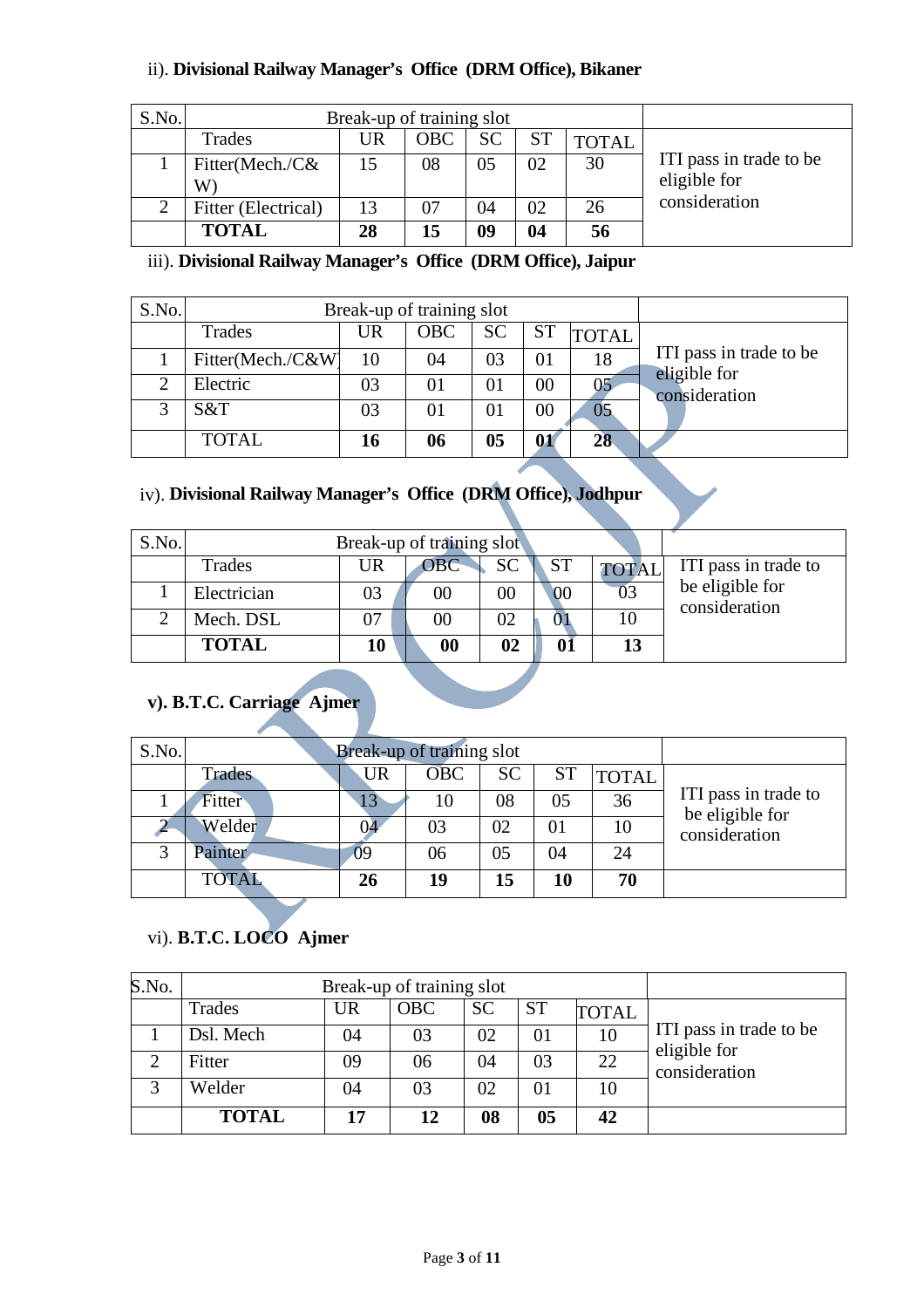#### vii). **Carriage Works Shop Bikaner**

| S.No. |              |           |            |           |           |              |                                         |
|-------|--------------|-----------|------------|-----------|-----------|--------------|-----------------------------------------|
|       | Trades       | <b>UR</b> | <b>OBC</b> | <b>SC</b> | <b>ST</b> | <b>TOTAL</b> |                                         |
|       | Fitter       | 04        | 03         | 02        | 01        | 10           | ITI pass in trade to<br>be eligible for |
| 2     | Turner       | 02        | 01         | 01        | $00\,$    | 04           | consideration                           |
| 3     | Carpenter    | 03        | 01         | 01        | 00        | 05           |                                         |
| 4     | Welder       | 02        | 01         | 00        | 00        | 03           |                                         |
| 5     | Electrician  | 02        | 01         | 00        | 00        | 03           |                                         |
| 6     | Wireman      | 02        | 01         | 00        | 00        | 03           |                                         |
| 7     | Machinist    | 02        | $00\,$     | 00        | 00        | 02           |                                         |
|       | <b>TOTAL</b> | 17        | 08         | 04        | 01        | 30           |                                         |

#### **viii). Carriage Works Shop Jodhpur**

| S.No.          |               |           |            |           |                 |              |                                                |
|----------------|---------------|-----------|------------|-----------|-----------------|--------------|------------------------------------------------|
|                | Trades        | <b>UR</b> | <b>OBC</b> | <b>SC</b> | <b>ST</b>       | <b>TOTAL</b> |                                                |
|                | Fitter        | 18        | 11         | 07        | 05              | 41           | <b>ITI</b> pass in trade to<br>be eligible for |
| 2              | Carpenter     | 09        | 06         | 04        | 03              | 22           | consideration                                  |
| 3              | Welder(G&E)   | 05        | 03         | 02        | $\overline{01}$ | $\bf{H}$     |                                                |
| $\overline{4}$ | Painter(Gen.) | 06        | 03         | 02        | 02              | 13           |                                                |
| 5              | M.M.T.M.      | 03        | 02         | 01        | $\overline{01}$ | 07           |                                                |
| 6              | Machinist     | 03        | 01         | $00\,$    | 00              | 04           |                                                |
|                | <b>TOTAL</b>  | 44        | 26         | 16        | 12              | 98           |                                                |

NB : Seats of PWD (Person with Disability) and Ex-Servicemen in the above tables are not separate, but included in the total number of seats.

When the prescribed number of persons belonging either to the Scheduled Castes or to the Scheduled Tribes are not available, the training places so reserved for them may be filled by persons belonging to the Scheduled Tribes or as the case may be, to the Scheduled Caste and if the prescribed training places can not be filled even in the above given manner, then the training places so lying unfilled may be filled by persons not belonging to the Scheduled Castes or the Scheduled Tribes. Similarly, the seats remaining unfilled by OBC candidates be filled by unreserved category.

## 8. **ELIGIBILITY CONDITIONS**

- 8.1 The candidates should have completed 15 years of age and should not have completed 24 years of age as on 30.12.2016.
- 8.2 Upper age limit is relaxable by 05 years in case of SC/ST candidates, 3 years in case of OBC candidates.

Accordingly for different communities, the eligible Date of Birth range shall be as follows :

| Community  | Candidate should be born between (both dates inclusive) |
|------------|---------------------------------------------------------|
| UR         | 30/12/2001 to 30/12/1992                                |
| <b>SC</b>  | 30/12/2001 to 30/12/1987                                |
| <b>ST</b>  | 30/12/2001 to 30/12/1987                                |
| <b>OBC</b> | 30/12/2001 to 30/12/1989                                |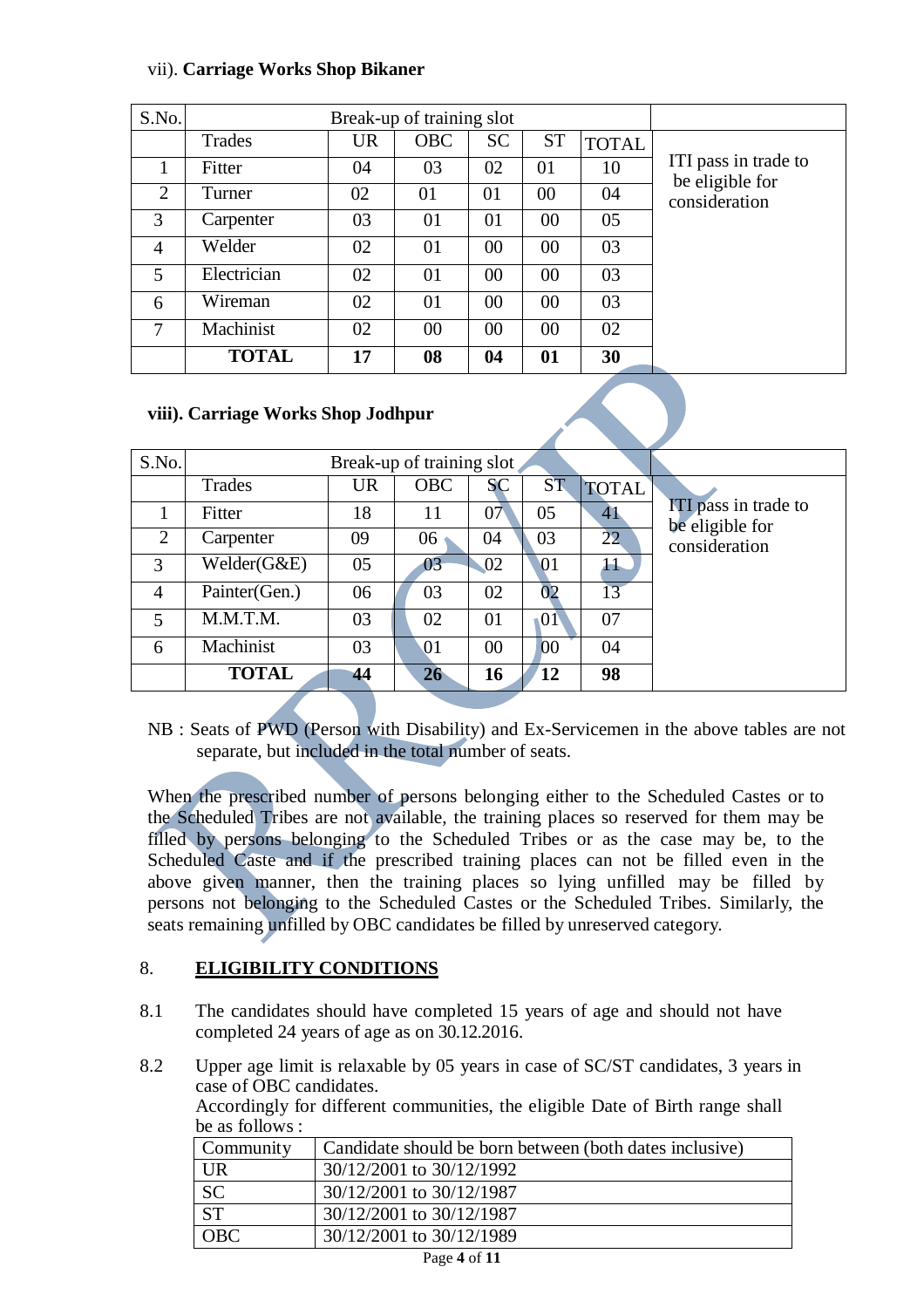- 8.3 For Persons with Disability, upper age limit is relaxed by 10 years.
- 8.4 Upper age limit is relaxable by up to additional 10 years for ex-servicemen to the extent of service rendered in Defence Forces plus 03 years provided they have put in a minimum of 6 months service at a stretch, except Exservicemen who have already joined the Govt. service on Civil side after availing the servicemen status for the purpose of their engagement. However, regardless of community, Ex-servicemen will be considered against the Ex-servicemen quota, if available. If UR vacancies are not available then only Ex. serviceman belonging to those particular communities where vacancies are available will be considered against the ex-servicemen quota.
- 8.5 The candidates who want to avail the benefit of reservation of SC/ST, must produce his/her Caste certificate on Central Government format issued by appropriate authority as per sample Annexure-I at the time of Document Verification. Similarly the candidates who want to avail the benefit of reservation of OBC, must produce Caste certificate and Non-Creamy Layer Certificate issued on or after 1/4/2016 on Central Government format by appropriate authority as per sample Annexure-II at the time of Document Verification.
- 8.6 The candidates who want to avail the benefit of reservation of Ex-servicemen and Armed Forces Personnel, must produce Discharge certificate and in case of children of Ex-servicemen and children of Armed Forces Personnel, they must produce discharge certificate or Armed Forces serving certificate respectively (as the case may be) of his/her parents at the time of document verification.

## 9. **EX-SERVICEMEN**

- 9.1 An Ex-servicemen candidate selected under the reservation provided for them is to be placed in the appropriate category viz. UR/SC/ST/OBC to which he belongs. Reservations to Ex-servicemen, their children and children of Armed Force personnel will be engaged for Apprenticeship as per details mentioned below:
	- a) Children of deceased/disabled Ex-servicemen including those killed/disabled during peace time.
	- b) Children of Ex-servicemen
	- c) Children of Serving jawans
	- d) Children of Serving officer
	- e) Ex-Servicemen

## 10. **MINIMUM EDUCATIONAL QUALIFICATION**

10.1 The candidate must have passed  $10<sup>th</sup>$  class examination or its equivalent (under 10+2 examination system) with minimum 50% marks, in aggregate, from recognized Board and also possess National Trade Certificate in the notified trade issued by NCVT/SCVT.

#### 11. **PAYMENT OF FEES**

- 11.1 Application fees (Non-refundable) 100/-
- 11.2 Fee payment will have to be made online through payment gateway as part of online application process.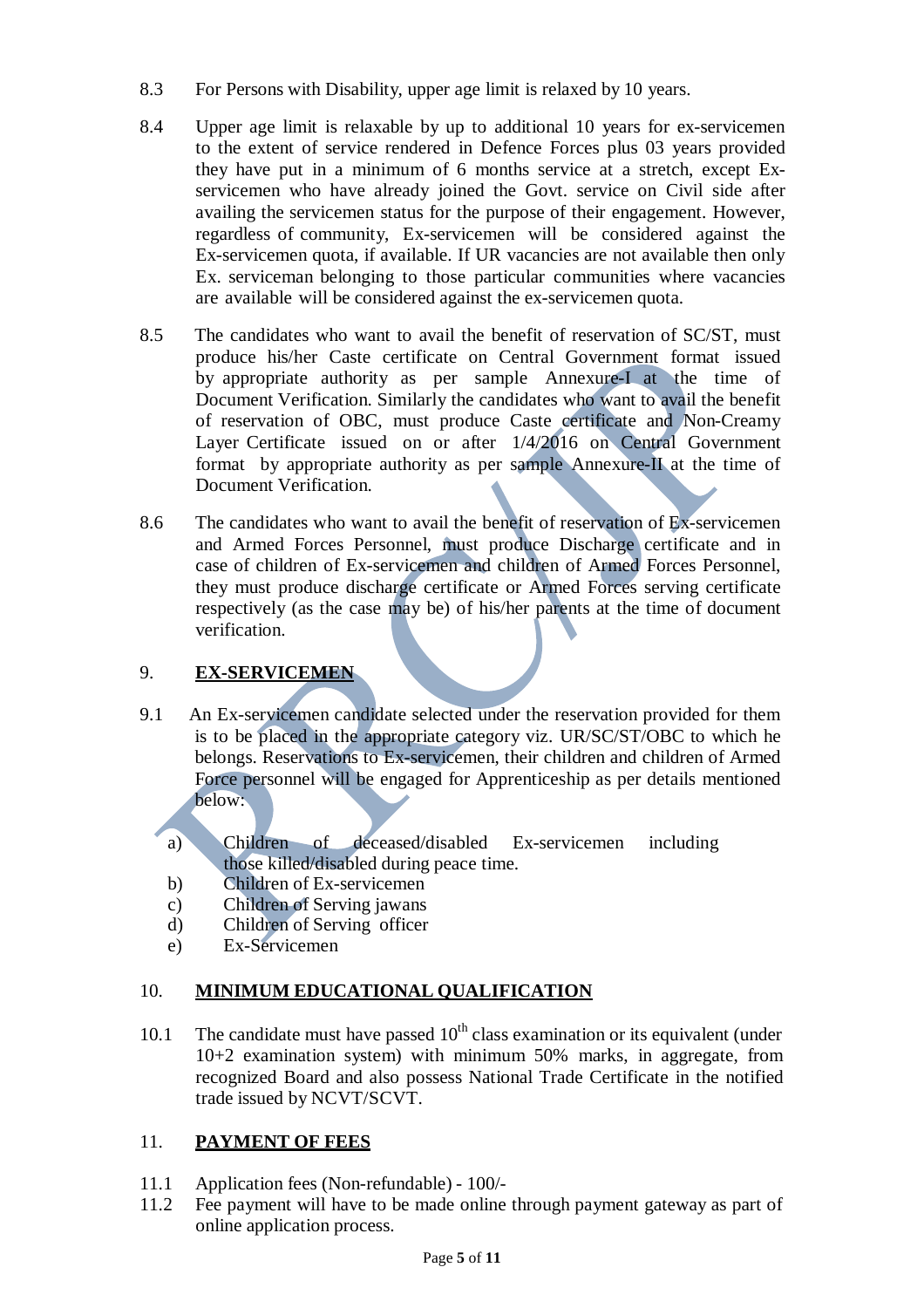- 11.3 After ensuring the correctness of the particulars of the application form candidates are required to pay fees through the payment gateway integrated with the online application. No change/edit will be allowed thereafter.
- 11.4 The payment can be made by using debit card / credit card / Internet Banking etc. by providing information as asked on the screen. Transaction charges for online payment, if any, will be borne by the candidates.
- 11.5 On successful completion of the transaction, e-receipt with the date entered by the candidate will be generated, which should be printed and retained by the candidate.
- 11.6 If the online transaction is not successfully completed, please login again and make payment online.
- 11.7 No fee is required to be paid by SC/ST/Women/ PWD candidates.

#### 12. **STANDARDS OF FITNESS FOR THE PERSON WITH DISABILITY**

12.1 Only Loco motor or Cerebral palsy (OH) who suffers from not less than 40% of relevant disability and Hearing Handicapped (HH) having 60 decibels or more in the better ear in the conversational range of frequency are eligible to apply.

| <b>TRADES</b>                   | <b>Disability Requirement</b>                                                    |
|---------------------------------|----------------------------------------------------------------------------------|
| Mechanic (Diesel)               | Upper limb partially damaged (little finger & ring finger)                       |
|                                 | can be accommodated for both hands.                                              |
|                                 | Lower limb partially damaged only one side can be<br>accommodated                |
| Electrician                     | Partially lower limb candidates can be accommodated                              |
| Welder (Gas & Electric)         | A person without leg and without three finger of one hand<br>can be accommodated |
| Machinist                       | Only small finger damaged can join                                               |
| Painter (General)               | One upper and lower limb partially damaged                                       |
| Fitter                          | Lower limb partially damaged from one side can join                              |
| Carpenter                       | One upper and lower limb partially damaged                                       |
| <b>Electronics Mechanic</b>     | Without legs or leg                                                              |
| Tool & Die maker                | Lower limb partially damaged only one side can be                                |
|                                 | accommodated                                                                     |
|                                 | Small finger of each hand damaged can be accommodated                            |
| Mechanic (Motor Vehicle)        | Upper limb partially damaged (little finger & ring finger)                       |
|                                 | can be accommodated for both hands                                               |
|                                 | Lower limb partially damaged only one side can be<br>accommodated                |
| Turner                          | Lower limb partially damaged from one side can join                              |
|                                 |                                                                                  |
| <b>Sheet Metal Worker</b>       | Both lower limb damaged can be accommodated                                      |
| <b>Instrument Mechanic</b>      | With one lower limb partially damaged can be                                     |
|                                 | accommodated                                                                     |
| Laboratory Assistant (CP)       | With one lower limb partially damaged can be                                     |
|                                 | accommodated                                                                     |
| Programming & Systems           | <b>Both lower limbs</b>                                                          |
| <b>Administration Assistant</b> |                                                                                  |

12.2 For Loco motor or Cerebral palsy (OH)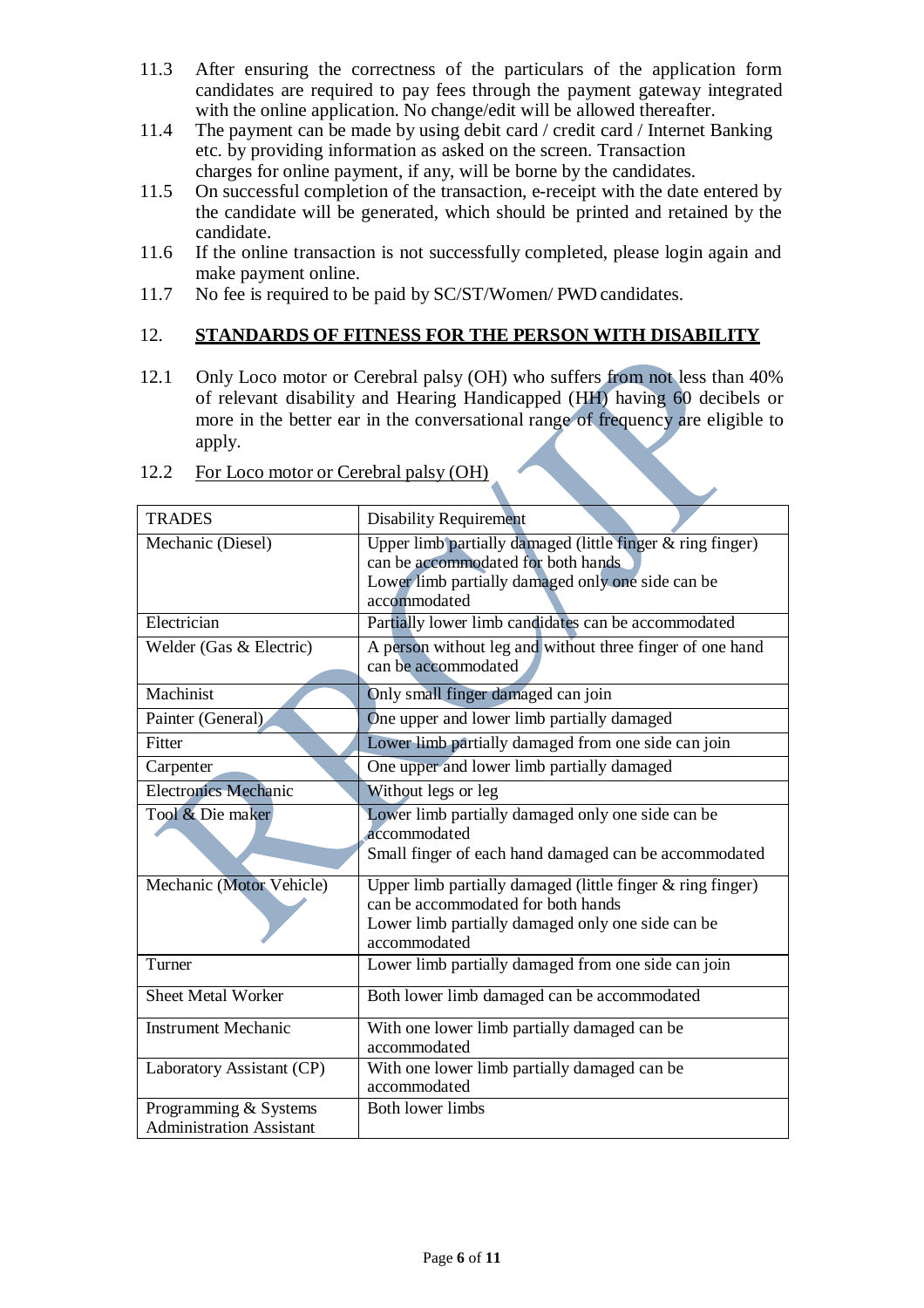#### 12.3 Low vision (VH)

- a) "Person with low vision" means a person with impairment of visual functioning even after treatment or standard refractive corrections but who uses or is potentially capable of using vision for the planning or execution of a task with appropriate assistive device.
- 12.4 Person with Disability (PWD) who wants to avail the benefit of reservation must produce a disability certificate issued by a competent authority (i.e. Medical Board duly constituted by the Central or State Government).
- 12.5 Other than abovementioned Persons with Disabilities (PWD) candidates should not apply as PWD, and, they will not be eligible for such concessions/facilities.

#### 13. **HOW TO APPLY**

- 13.1 Candidates are required to apply ONLINE by visiting [www.rrcjaipur.in](http://www.rrcjaipur.in/) Detailed instructions for filling up ONLINE applications will be available on the website.
- 13.2 Candidates are required to log on to the RRC/Jaipur website www.rrcjaipur.in provided for filling ONLINE applications and fill up the personal details/BIO-DATA etc carefully.

NOTE-I: Candidates should ensure their name, father's name, date of birth should exactly match as recorded in Matriculation or equivalent certificate. Any deviation found during Document Verification will lead to cancellation of candidature and also debarment.

NOTE-II: Candidates are advised to indicate their active mobile number and valid e-mail ID in the ONLINE application and keep them active during the entire engagement process as all important messages will be sent by email/SMS which will be treated as deemed to have been read by the candidates.

- 13.3 Candidates have to apply for any one unit.
- 13.4 Candidates trying to submit more than one application with different particulars like Name/Father's name/Community/Photo(face)/ educational and/or technical qualification etc. or with different Email ID/Mobile Number are advised that all such applications will be summarily rejected.
- 13.5 Candidates have to keep printouts of their Online application. If found Eligible, he/she will be called for Document Verification and the print out of Online application is required to be produced at the time of Document Verification.

#### 14. **SCANNED PHOTOGRAPH/SOFT COPY OF PHOTOGRAPH**

14.1 Candidates are required to upload their colour photograph (size 3.5 cm x 3.5 cm, not earlier than three months from the date of application in colour, JPG/JPEG format, 100 DPI, size of the file should be between 20 kb-70 kb) with clear front view of the candidate without cap and sunglasses. Candidates may note that RRC may, at any stage, reject the applications for uploading old/unclear photograph or for any significant variations between photograph uploaded in the Application Form and the actual physical appearance of the candidate. Candidates are advised to keep two additional copies of the same photograph ready with them for bringing at the time of Document Verification.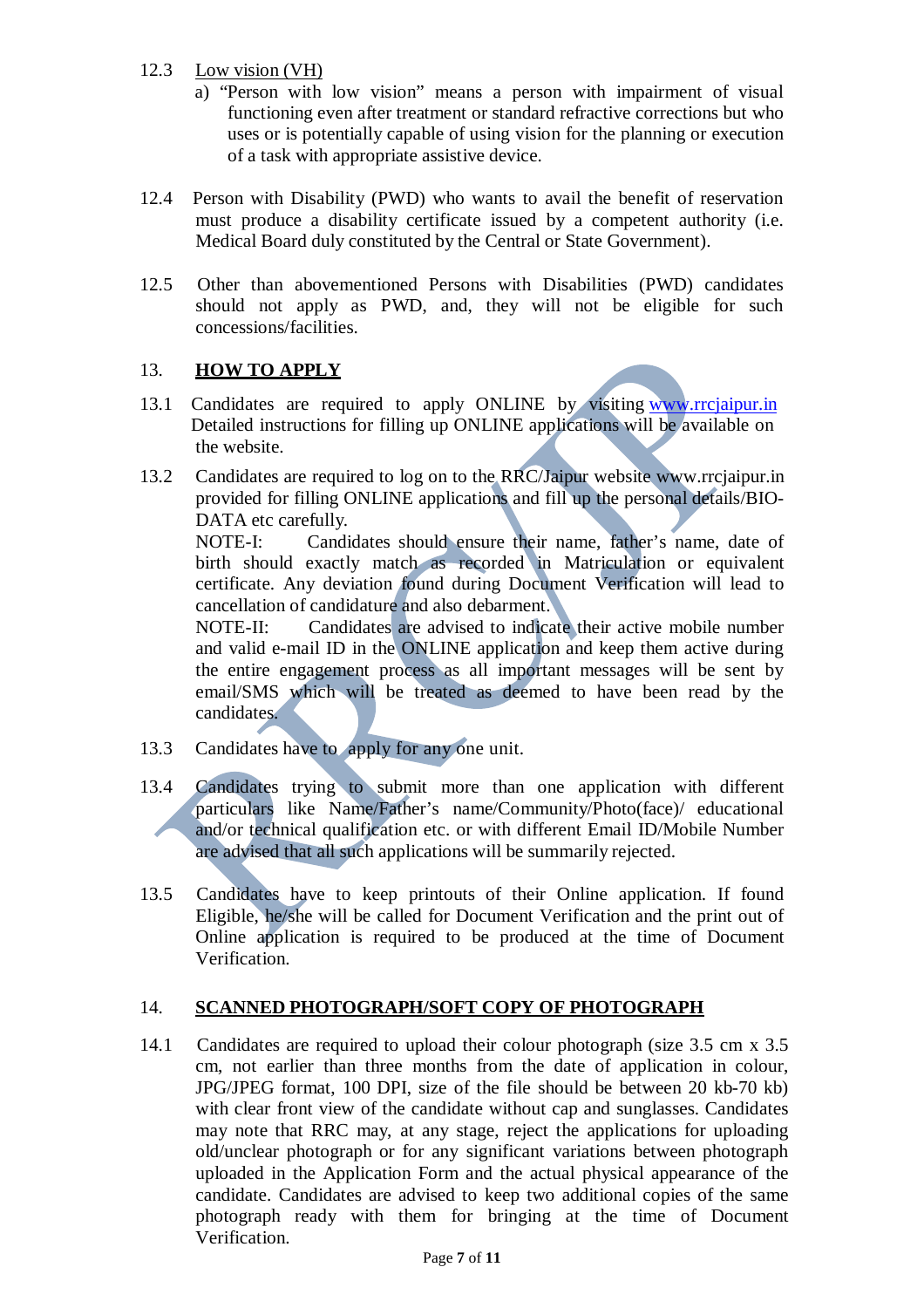#### 15. **SCANNED SIGNATURE/SOFT COPY OF IMAGE OF SIGNATURE**

Candidates are also required to upload their signature (size 3.5 cm x 3.5 cm, JPG/JPEG format, 100 DPI, size of the file should be between 20 kb - 30kb).

#### 16. **LAST DATE FOR RECEIPT OF APPLICATION**

16.1 The ONLINE application, complete in all respect, can be submitted through ONLINE process to RRC up to 29-01-2017 till 17.00 hrs. No physical copy of the application is required to be sent to RRC. Even if it is received, no cognizance will be given to it.

#### 17. **TRAINING PERIOD & STIPEND**

- 17.1 As per extant rules & directives issued by Railway Board from time to time.
- 17.2 No Hostel accommodation will be provided and selected candidates will have to make their own arrangement during their training as per Apprentice Act 1961 and they will be released on completion of the training.

#### 18. **AGREEMENT OF TRAINING**

18.1 Before commencement of the Apprenticeship training in the designated trade, the selected candidate or, if he/she is a minor then, his/her guardian has to enter into a Contract of Apprenticeship with the employer.

#### 19. **MEDICAL FITNESS**

- 19.1 A person shall be eligible for being trained under the Apprentices Act, 1961 and Apprenticeships Rules, 1992, as amended from time to time, if he or she satisfies the minimum standards of physical fitness as prescribed in the aforesaid Act and Rules and the standards prescribed for imparting training to the relevant trades which will be certified by a Railway Doctor.
- 19.2 The selected candidates will have to pass the prescribed medical examination and physical fitness before engagement, for which the candidates will have to pay a sum of Rs.24/- towards medical examination fee.

#### 20. **HELP DESK**

20.1 **For any problems in the Online submission and printing of Application, call on 7726068541 & 7073950174 from 10:00 a.m. to 17:00 p.m. (except Sundays and Holidays)**

#### 21. **IMPORTANT INSTRUCTIONS**

- 21.1 The decision of the Railway administration in all matters relating to eligibility, acceptance or rejection of the applications and mode of selection shall be final.
- 21.2 Imparting Training in Railway will not confer any right to the candidates for their absorption in Railway after successful completion of training. In terms of para-10 of Schedule V of the Apprenticeship Rules,1991, notified on 15.07.92 by the Ministry of Labour, it shall not be obligatory on the part of the employer to offer any employment to the Apprentice on completion of period of his/her apprenticeship training in his / her establishment. It shall not be obligatory on the part of the apprentice to accept an employment under the employer. Imparting Training in Railway will not confer any right to the candidates for their absorption in Railway after completion of Training.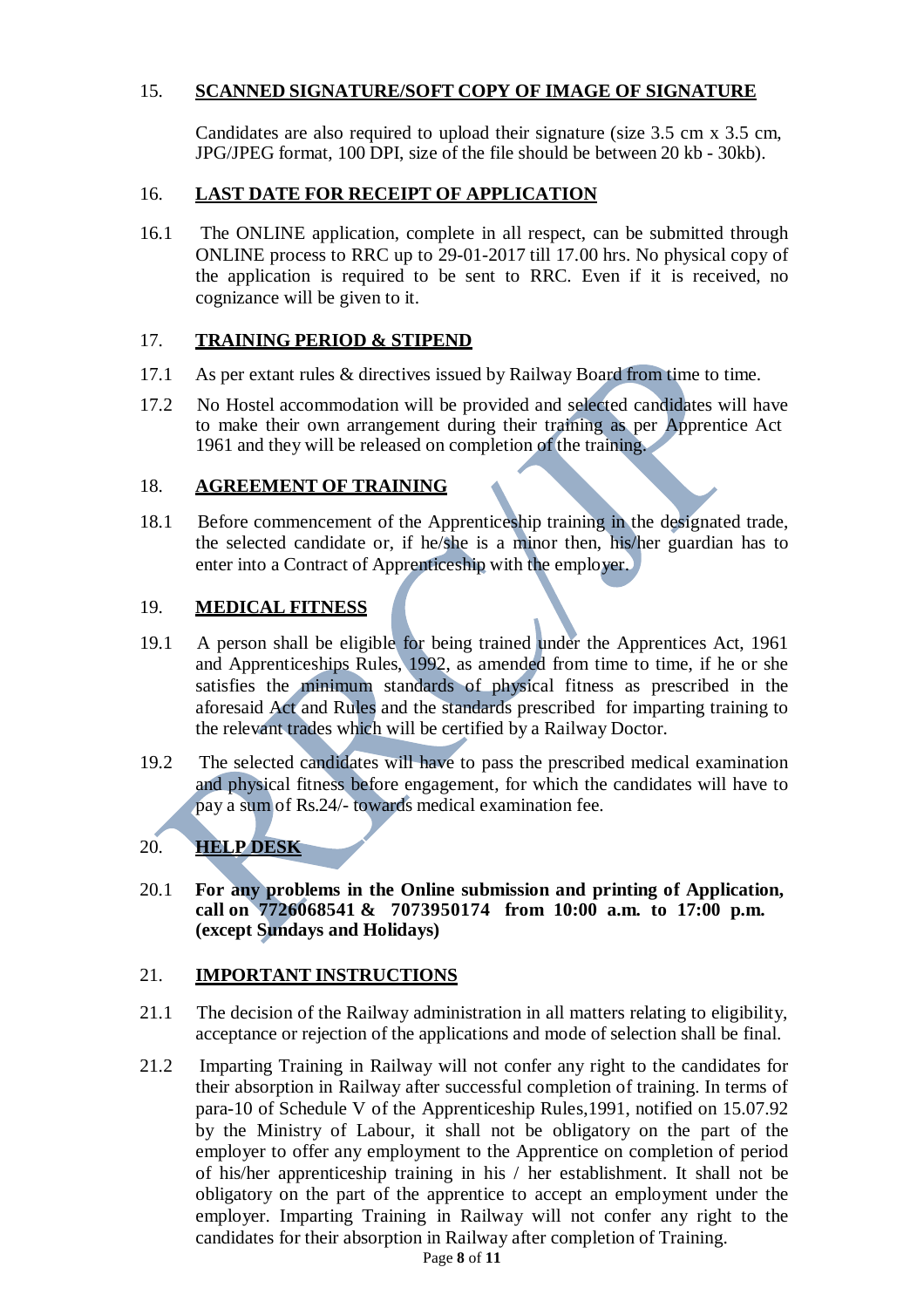- 21.3 No correspondences for engagement will be entertained.
- 21.4 CANVASSING IN ANY FORM WILL DISQUALIFY THE CANDIDATURE AND NO CORRESPONDENCE WILL BE ENTERTAINED IN THE MATTER.
- 21.5 Before applying, the candidates should ensure that he/she fulfils the eligibility and other criteria, at any stage of engagement and if erroneously engaged, such candidates shall be summarily dismissed without notice.
- 21.6 Candidature of the candidate shall be cancelled if he/she fails to produce the required original testimonials for verification or any other discrepancy noticed.
- 21.7 If it is noticed by the Railway administration that the applicant has furnished wrong/fake Certificates / false certificates, the Railway administration reserves the right to discharge the candidate / selected candidate at any stage without notice even after his selection to undergo training.
- 21.8 The Railway administration do not undertake any responsibility for sending reply to the candidates not selected or not called for. No correspondence in respect of the application submitted shall be entertained or replied by this office to any individual or organization.
- 21.9 The Railway administration will not be responsible for any printing error.
- 21.10 No daily allowance / conveyance allowance or travelling allowance will be paid to the candidate who will be called for document verification.
- 21.11. Candidates need not send any application printouts or certificates or copies to RRC by post. The candidature of the candidates will be considered only on the strength of the information furnished in the ONLINE application.
- 21.12 After selection for engagement, request of candidate to change the division/unit will not be considered.

**Chairman/RRC**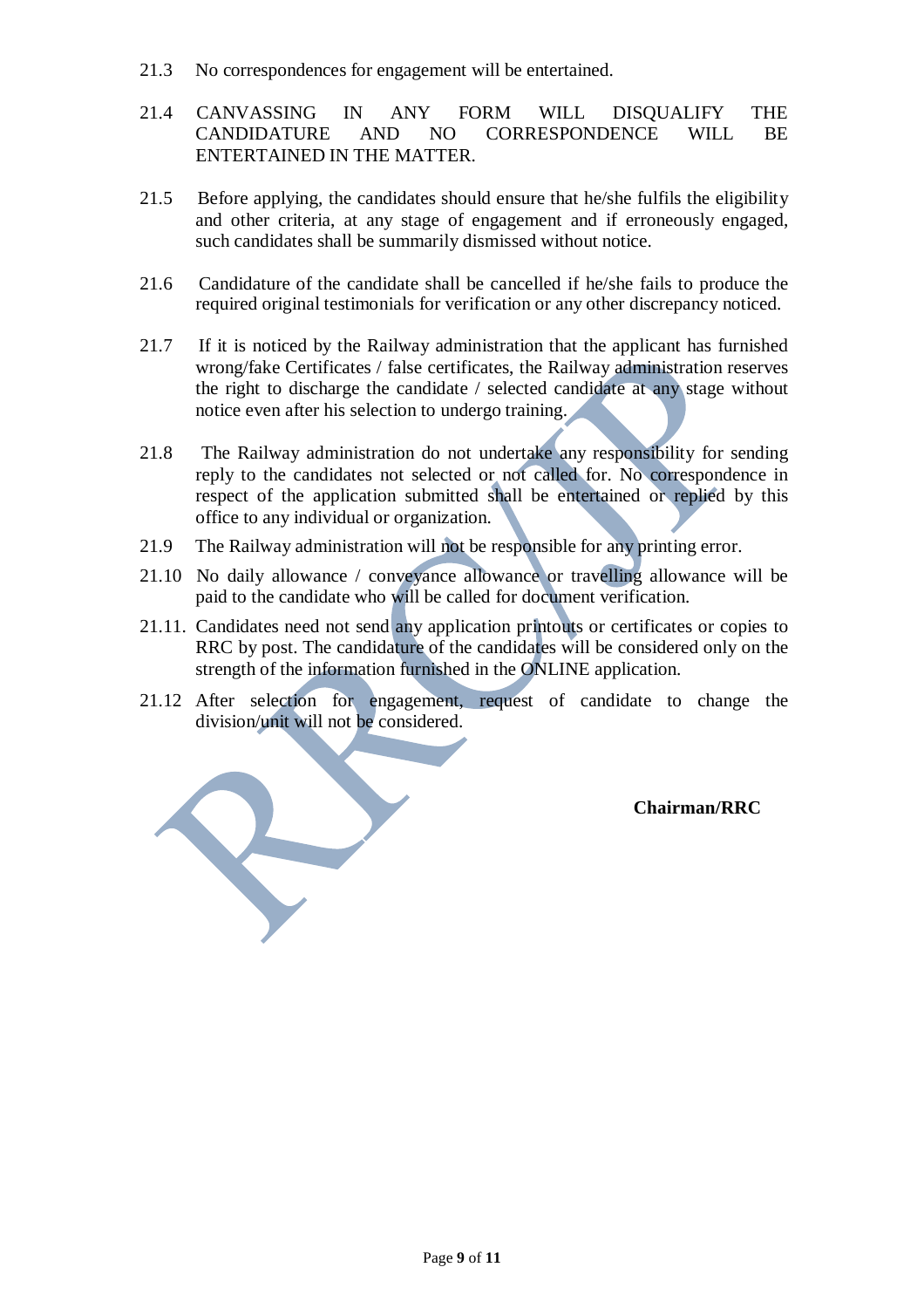**Annexure 'I'**

#### **FORM OF CASTE CERTIFICATE FOR SC/ST CANDIDATES**

The format of the certificate to be produced by Scheduled Castes or Scheduled Tribes candidates applying for appointment **to posts under the Government of India.**

| 1.                                                                                                                                                                                                               | This                                                                                                                    | is                                                                                                     | to | certify | that                | Shri/Smt/Kum*                                                                                 |  |  |  |  |
|------------------------------------------------------------------------------------------------------------------------------------------------------------------------------------------------------------------|-------------------------------------------------------------------------------------------------------------------------|--------------------------------------------------------------------------------------------------------|----|---------|---------------------|-----------------------------------------------------------------------------------------------|--|--|--|--|
|                                                                                                                                                                                                                  |                                                                                                                         |                                                                                                        |    |         | Son/Daughter*<br>of | of<br>Shri<br>$\sqrt{\text{Smt}}$<br>$/$ town*<br>village                                     |  |  |  |  |
|                                                                                                                                                                                                                  |                                                                                                                         |                                                                                                        |    |         |                     |                                                                                               |  |  |  |  |
|                                                                                                                                                                                                                  |                                                                                                                         |                                                                                                        |    |         |                     |                                                                                               |  |  |  |  |
| Caste/Schedule Tribe* under:                                                                                                                                                                                     |                                                                                                                         |                                                                                                        |    |         |                     |                                                                                               |  |  |  |  |
| The Constitution (Scheduled Castes/Scheduled Tribes) order, 1950                                                                                                                                                 |                                                                                                                         |                                                                                                        |    |         |                     |                                                                                               |  |  |  |  |
| The Constitution (Scheduled Castes/ Scheduled Tribes) (Union Territories) order, 1951 [as amended by the<br>Schedule Castes and Scheduled Tribes Lists (Modification) Order, 1956, the Bombay Reorganization Act |                                                                                                                         |                                                                                                        |    |         |                     |                                                                                               |  |  |  |  |
| 1960, the Punjab Reorganization Act, 1966, the State of Himachal Pradesh Act, 1970, the North Eastern Area                                                                                                       |                                                                                                                         |                                                                                                        |    |         |                     |                                                                                               |  |  |  |  |
| (Reorganization) Act, 1971 and the Scheduled Castes and Scheduled Tribes Order (Amendment) Act, 1976 ]. The                                                                                                      |                                                                                                                         |                                                                                                        |    |         |                     |                                                                                               |  |  |  |  |
| Constitution (Jammu & Kashmir) Scheduled Castes order, 1956.                                                                                                                                                     |                                                                                                                         |                                                                                                        |    |         |                     |                                                                                               |  |  |  |  |
| The Constitution (Andaman and Nicobar Islands) Scheduled Tribes order, 1959 @ as amended by the                                                                                                                  |                                                                                                                         |                                                                                                        |    |         |                     |                                                                                               |  |  |  |  |
| Scheduled Castes and Scheduled Tribes Order (Amendment) Act, 1976. The                                                                                                                                           |                                                                                                                         |                                                                                                        |    |         |                     |                                                                                               |  |  |  |  |
| Constitution (Dadra and Nagar Haveli) Scheduled Caste order, 1962                                                                                                                                                |                                                                                                                         |                                                                                                        |    |         |                     |                                                                                               |  |  |  |  |
| The Constitution (Dadra and Nagar Haveli) Scheduled Tribes order, 1962@<br>The Constitution (Pondicherry) Scheduled Caste order, 1964@ The                                                                       |                                                                                                                         |                                                                                                        |    |         |                     |                                                                                               |  |  |  |  |
| Constitution Scheduled Tribes (Uttar Pradesh) order, 1967@                                                                                                                                                       |                                                                                                                         |                                                                                                        |    |         |                     |                                                                                               |  |  |  |  |
| The Constitution (Goa, Daman and Diu) Scheduled Caste order, 1968@ The                                                                                                                                           |                                                                                                                         |                                                                                                        |    |         |                     |                                                                                               |  |  |  |  |
|                                                                                                                                                                                                                  | Constitution (Goa, Daman and Diu) Scheduled Tribes order, 1968@ The                                                     |                                                                                                        |    |         |                     |                                                                                               |  |  |  |  |
|                                                                                                                                                                                                                  |                                                                                                                         | Constitution (Nagaland) Scheduled Tribes order, 1970@                                                  |    |         |                     |                                                                                               |  |  |  |  |
|                                                                                                                                                                                                                  |                                                                                                                         | The Constitution (Sikkim) Scheduled Castes order, 1978@ The                                            |    |         |                     |                                                                                               |  |  |  |  |
|                                                                                                                                                                                                                  | Constitution (Sikkim) Scheduled Tribes order, 1978@<br>The Constitution (Jammu & Kashmir) Scheduled Tribes order, 1989@ |                                                                                                        |    |         |                     |                                                                                               |  |  |  |  |
|                                                                                                                                                                                                                  | The Constitution (SC) orders (Amendment) Act, 1990@ The                                                                 |                                                                                                        |    |         |                     |                                                                                               |  |  |  |  |
|                                                                                                                                                                                                                  | Constitution (ST) orders (Amendment) Act, 1991@                                                                         |                                                                                                        |    |         |                     |                                                                                               |  |  |  |  |
|                                                                                                                                                                                                                  |                                                                                                                         | The Constitution (ST) orders (Second Amendment) Act, 1991@ The                                         |    |         |                     |                                                                                               |  |  |  |  |
|                                                                                                                                                                                                                  |                                                                                                                         | Constitution (ST) orders (Amendment) Ordinance 1996                                                    |    |         |                     |                                                                                               |  |  |  |  |
| $\frac{62}{3}$                                                                                                                                                                                                   |                                                                                                                         |                                                                                                        |    |         |                     | Application in the case of Scheduled Caste/Scheduled Tribe Persons who have migrated from one |  |  |  |  |
|                                                                                                                                                                                                                  |                                                                                                                         | State/Union Territory Administration                                                                   |    |         |                     |                                                                                               |  |  |  |  |
|                                                                                                                                                                                                                  |                                                                                                                         |                                                                                                        |    |         |                     |                                                                                               |  |  |  |  |
| This certificate is issued on the basis of Scheduled Caste/Scheduled Tribe certificate issued to Shri/Smt/*<br>Father/Mother<br>of<br>Shri<br>$\mathrm{Smt.}/\mathrm{Kum}^*$                                     |                                                                                                                         |                                                                                                        |    |         |                     |                                                                                               |  |  |  |  |
|                                                                                                                                                                                                                  |                                                                                                                         |                                                                                                        |    |         |                     |                                                                                               |  |  |  |  |
|                                                                                                                                                                                                                  |                                                                                                                         |                                                                                                        |    |         |                     |                                                                                               |  |  |  |  |
|                                                                                                                                                                                                                  |                                                                                                                         |                                                                                                        |    |         |                     |                                                                                               |  |  |  |  |
|                                                                                                                                                                                                                  |                                                                                                                         |                                                                                                        |    |         |                     |                                                                                               |  |  |  |  |
|                                                                                                                                                                                                                  |                                                                                                                         |                                                                                                        |    |         |                     |                                                                                               |  |  |  |  |
|                                                                                                                                                                                                                  |                                                                                                                         |                                                                                                        |    |         |                     |                                                                                               |  |  |  |  |
|                                                                                                                                                                                                                  |                                                                                                                         |                                                                                                        |    |         |                     |                                                                                               |  |  |  |  |
|                                                                                                                                                                                                                  |                                                                                                                         |                                                                                                        |    |         | Signature           |                                                                                               |  |  |  |  |
|                                                                                                                                                                                                                  |                                                                                                                         |                                                                                                        |    |         | Designation         |                                                                                               |  |  |  |  |
|                                                                                                                                                                                                                  |                                                                                                                         |                                                                                                        |    |         |                     |                                                                                               |  |  |  |  |
|                                                                                                                                                                                                                  |                                                                                                                         |                                                                                                        |    |         |                     | (With seal of office)                                                                         |  |  |  |  |
|                                                                                                                                                                                                                  |                                                                                                                         |                                                                                                        |    |         |                     |                                                                                               |  |  |  |  |
|                                                                                                                                                                                                                  |                                                                                                                         |                                                                                                        |    |         |                     |                                                                                               |  |  |  |  |
|                                                                                                                                                                                                                  |                                                                                                                         |                                                                                                        |    |         |                     |                                                                                               |  |  |  |  |
|                                                                                                                                                                                                                  |                                                                                                                         | (*) Please delete the words which are not applicable<br>$(a)$ Places quote quoditio quodidantial Oudar |    |         |                     |                                                                                               |  |  |  |  |

(@) Please quote specific presidential Order

(%) Delete the Paragraph which is not applicable.

Note: The term\* ordinarily resides\* used will have the same meaning as in Section 20 of the Representation of the Peoples Act, 1950.

\*\* List of authorities empowered to issue Caste/Tribe certificates :

- i. District Magistrate/Additional District Magistrate/Collector/Deputy Commissioner/Additional Deputy Commissioner/Dy. Collector/I<sup>st</sup> Class Stipendiary Magistrate/Sub-Divisional Magistrate/Extra-Assistant Commissioner/Taluka Magistrate/Executive Magistrate.
- ii. Chief Presidency Magistrate/Additional Chief Presidency Magistrate/Presidency Magistrate.
- iii. Revenue Officers not below the rank of Tehsildar.

iv. Sub-Divisional Officers of the area where the candidate and/or his family normally resides.

Note: ST candidates belonging to Tamilnadu state should submit caste certificate ONLY FROM THE REVENUE DIVISIONAL OFFICER.